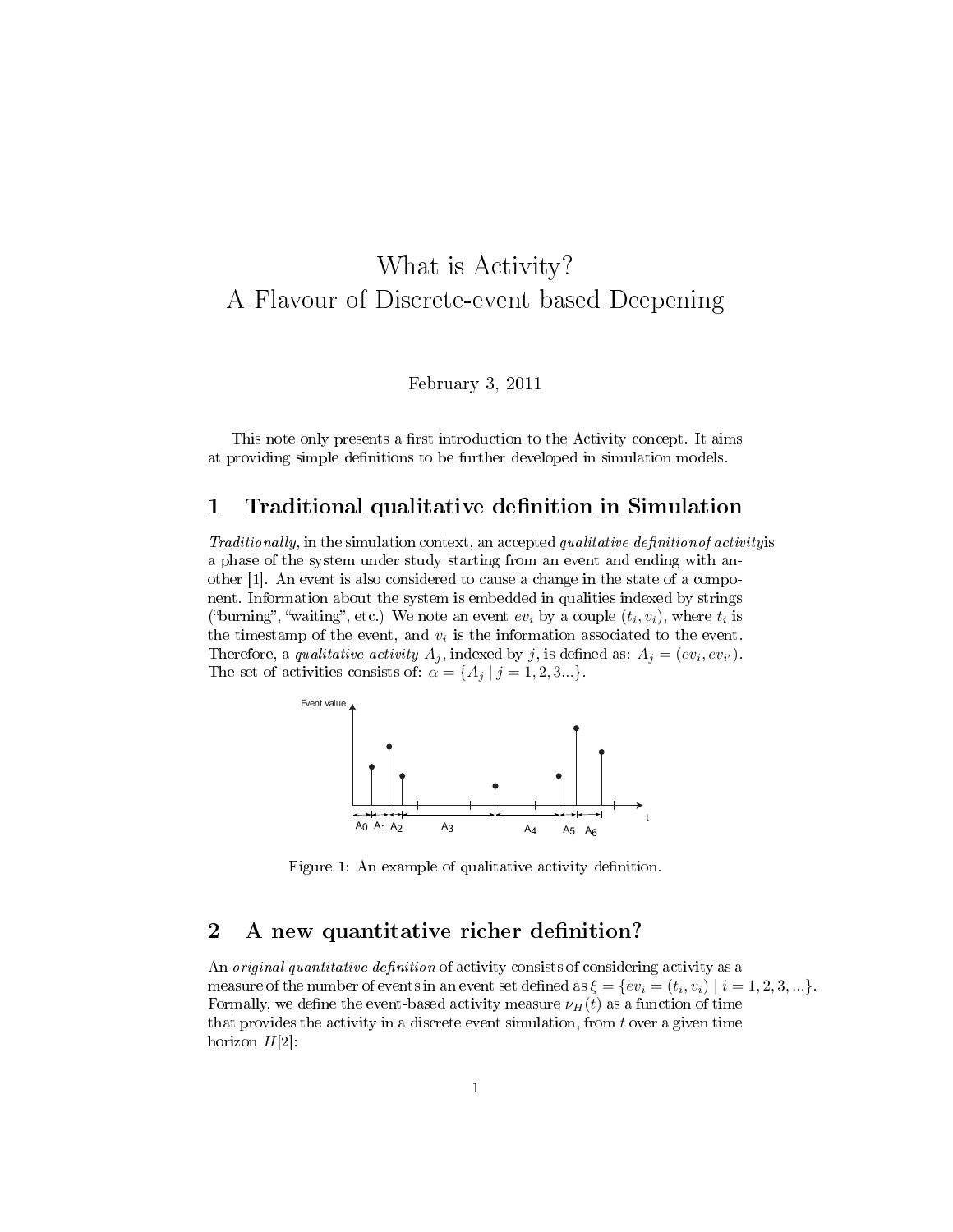$$
\nu_H(t) = \frac{|\{ev_i = (t_i, v_i) \in \xi \mid t \le t_i < t + H\}|}{H}
$$

Activity is a measure of the event rate, or event frequency, in an event set. The qualitative differences of influence of events on the state of the dynamic system is voluntarily neglected here. Only the quantity of events over a period of time is taken into account. For example, assuming the event trajectory depicted in Figure 2, the activity of the system corresponds to the following values for different time horizons:  $\nu_{10}(t) = 0.3$ ,  $\nu_{20}(t) = 0.15$ ,  $\nu_{30}(t) \approx 0.133$ ,  $\nu_{40}(t) =$ 0.175.



Figure 2: An example of event trajectory.

For the sake of simplicity, the activity measure is usually noted  $\nu(t)$  (making implicit the dependency on the time horizon  $H$ ).

#### 3 Activity in components

A component corresponds to a Discrete Event System Specification, which is a tuple, denoted as  $DEVS = \langle X, Y, S, \delta, \lambda, \tau \rangle$ , where X is the set of input values,  $Y$  is the set of output values,  $S$  is the set of partial sequential states,  $\delta : Q \times (X \cup \{0\}) \rightarrow S$  is the transition function, where  $Q =$  $\{(s, e) | s \in S, 0 \le e \le \tau(s)\}\$ is the total state set, e is the time elapsed since the last transition, is the null input value,  $\lambda : S \to Y$  is the output function,  $\tau : S \to \mathbb{R}^+_{0,\infty}$  is the time advance function.

If no event arrives at the system, it will remain in partial sequential state s for time  $\tau(s)$ . When  $e = \tau(s)$ , the system produces an output  $\lambda(s)$ , then it changes to state  $(\delta(s, e, x), e) = (\delta(s, \tau(s),), 0)$ , which is defined as an *internal transition*. If an external event,  $x \in X$ , arrives when the system is in state  $(s, e)$ , it will change to state  $(\delta(s, \tau(s), x), 0)$ , which is defined as an *external* transition.

Denoting new sequential states as  $s'$ , activity corresponds to:

• Activity  $A_{ext}$ , related to the counting,  $n_{ext}$ , of external transitions  $\delta_{ext}(s,x)$  $(\delta(s, \tau(s), x), 0)$ , over a time period  $[t, t']$ :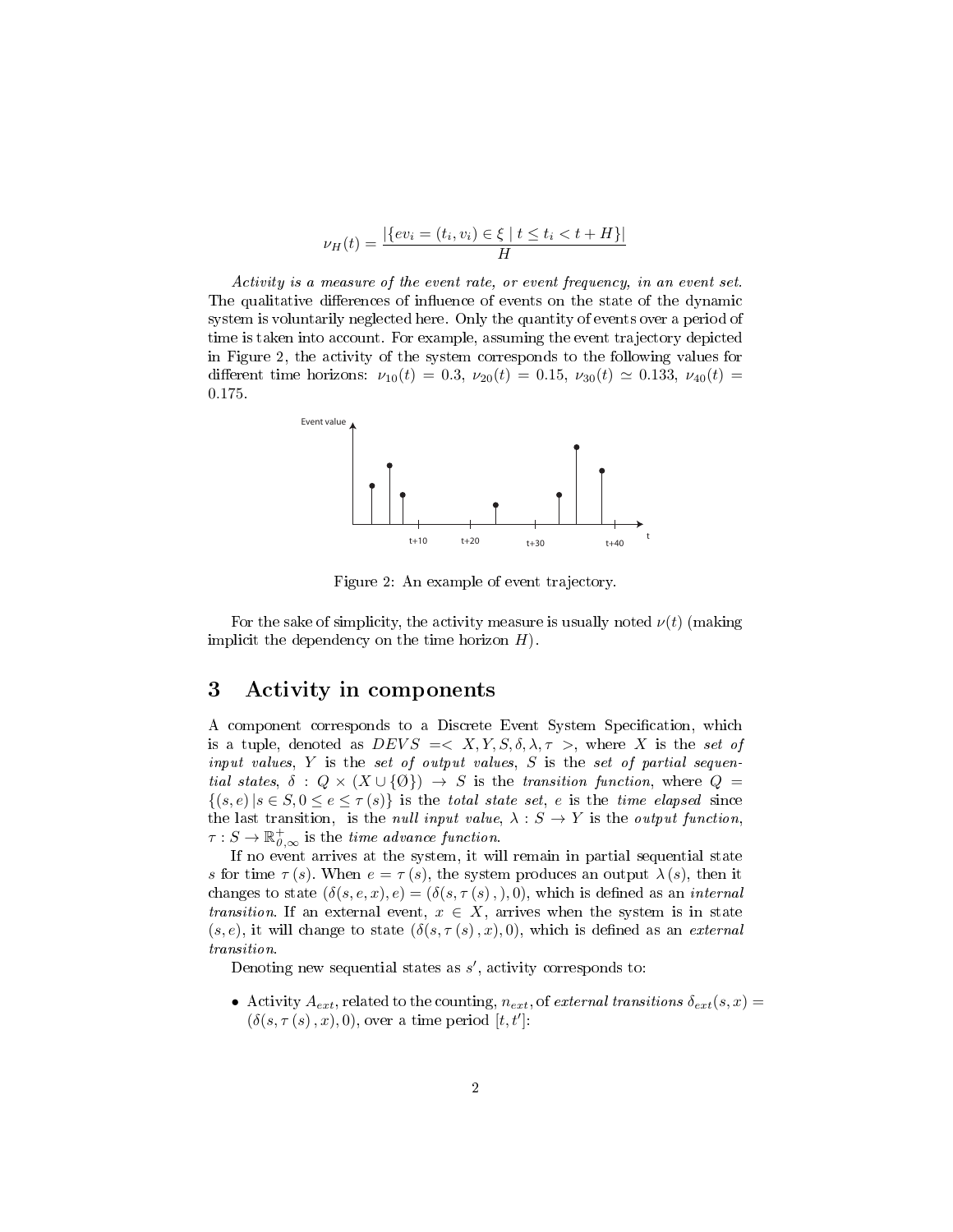$$
\left\{ \begin{array}{c} s' = \delta_{ext}(s,e,x) \Rightarrow n_{ext} = n_{ext} + 1 \\ A_{ext} = \frac{n_{ext}}{t'-t} \end{array} \right.
$$

• Activity  $A_{int}$ , related to the counting,  $n_{int}$ , of internal transitions  $\delta_{int}(s)$  =  $(\delta(s, \tau(s),), 0)$ , over a time period  $[t, t']$ :

$$
\left\{ \begin{array}{c} s' = \delta_{int}(s,e) \Rightarrow n_{int} = n_{int} + 1 \\ A_{int} = \frac{n_{int}}{t'-t} \end{array} \right.
$$

• Total activity is equal to:

$$
A = A_{ext} + A_{int}
$$

#### 4 Activity in Space

The activity measure is used to determine the sub-regions of the Cartesian coordinate space [2] through:

• Activity region in space:

$$
\mathcal{AR}^{\mathcal{P}}(t) = \{ p \in \mathcal{P} \mid \nu^{p}(t) > 0 \}
$$

• Inactivity region in space:

$$
\overline{\mathcal{AR}^{\mathcal{P}}(t)} = \{ p \in \mathcal{P} \mid \nu^{p}(t) = 0 \}
$$

We consider now the function of reachable states in time and space as  $q$ :  $\mathcal{P} \times \mathcal{T} \rightarrow Q$ . We can define now the set of all reachable states in the state set Q, through time and space, through the universe  $\mathcal{U} = \{q(p, t) \subseteq Q \mid p \in \mathcal{P}, t \in \mathcal{T}\}.$ 

Considering that all reachable states in time and space can be active or inactive, an activity-based partitioning of P can be achieved:  $\forall t \in \mathcal{T}, \mathcal{P} = \mathcal{AR}^{\mathcal{P}}(t) \cup \overline{\mathcal{AR}^{\mathcal{P}}(t)}$ .

Figure 3 depicts activity values for two-dimensional Cartesian coordinates  $X \times Y$ . This is a neutral example, which can represent whatever activity measures in a Cartesian space (fire spread, brain activity, etc.)

## 5 Activity regions in Cartesian coordinates for composite models

In spatialized models<sup>1</sup> components are localized into a Cartesian coordinate space P. Each component c is assigned to a position  $c_p \in \mathcal{P}$ . Applying the definition of activity regions in space to components, we obtain:

 $1A$  model is said to be *spatialized* when the phenomenon under study has a spatial extension. This requires that states have a richer structure than just scalar values to cope with the discretization of a spatially embedded phenomenon. Examples of spatialized models include cellular automata and L-systems.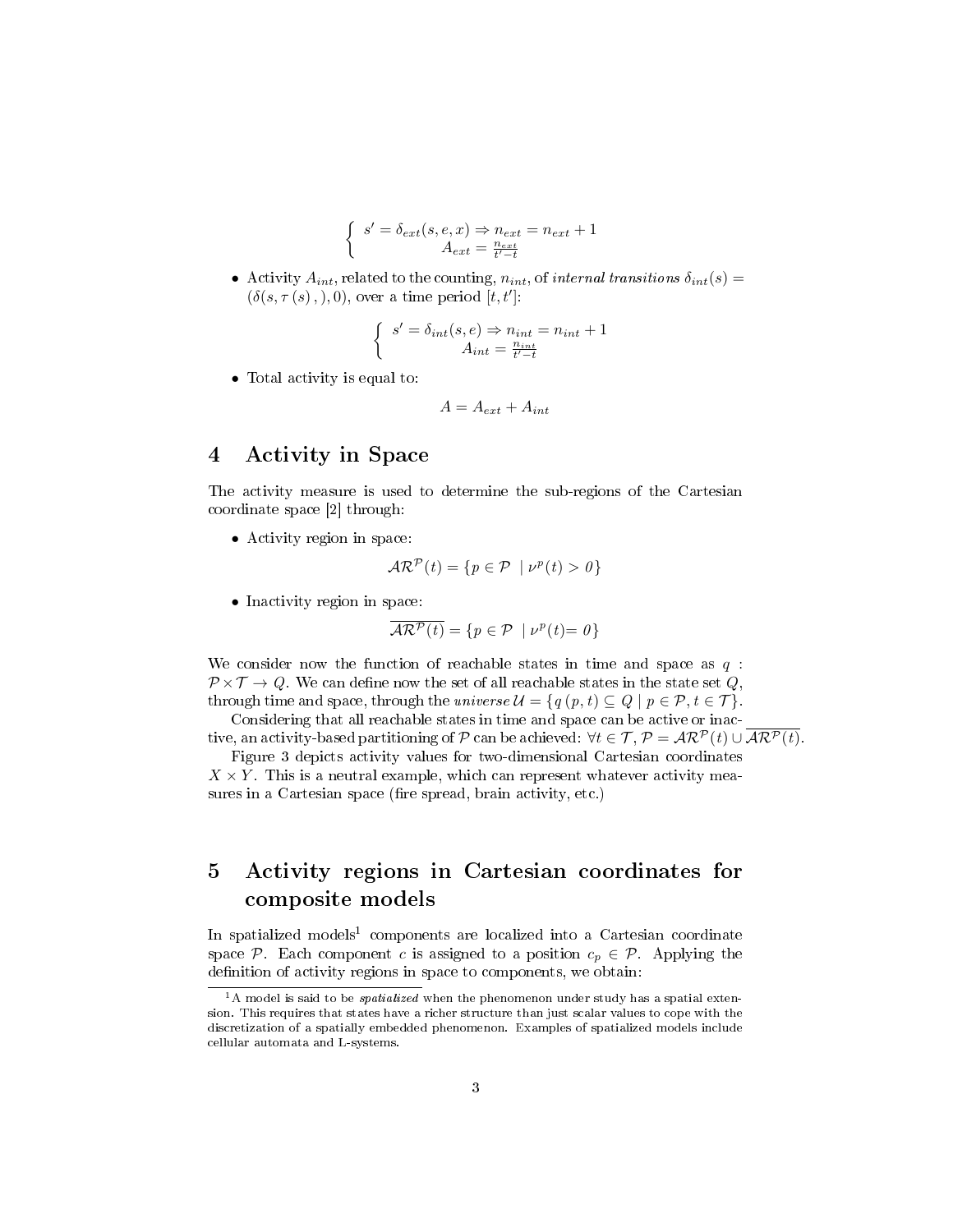

Figure 3: 2D and 3D visualization of activity level in a 2D space.  $x$  and  $y$ represent Cartesian coordinates. The activity amplitude (real value), of each coordinate, is represented in the third dimension.

$$
AR^{\mathcal{C}}(t) = \{c \in \mathcal{C} \mid c_p \in AR^{\mathcal{P}}(t)\}\
$$

 $\mathcal{AR}^{\mathcal{P}}(t)$  specifies the coordinates where activity occurs. Consequently, active components correspond to the components localized at positions p.

## 6 Open Research

The quantification of activity in and of components opens new theoretical directions, e.g., in:

- Machine Learning, where the activity as a usage of components in the search space can be correlated to their score.
- Networks, where activity provides an indication of the frequency of node accesses as well as indexes for information paths.
- Automatic Modeling and Simulation, where the combination of the use of activity in Machine Learning and Networks can be used to build automatically simulation models.
- $\bullet$  ...

In relation to these theoretical directions, application domains are also large:

• In neurosciences, through the mapping between the activity of components/networks and neurons/brainRegions,